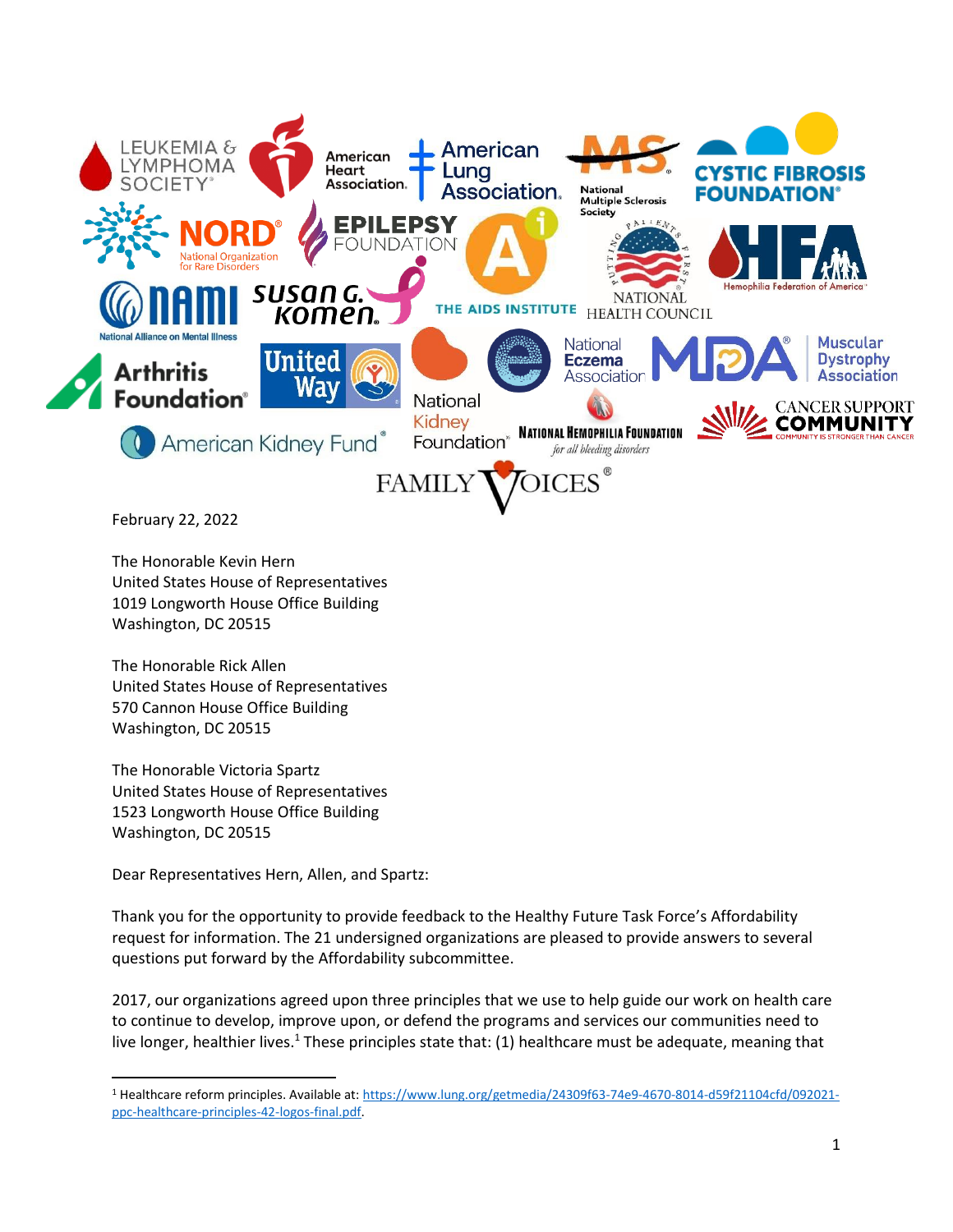healthcare coverage should cover treatments patients need; (2) healthcare should be affordable, enabling patients to access the treatments they need to live healthy and productive lives; and (3) healthcare should be accessible, meaning that coverage should be easy to get, keep, and understand and not pose a barrier to care.

Our organizations would welcome you to come and speak to our coalition about your priorities related to increasing affordability in the coming months. If you have any questions or would like to schedule a time to speak with our groups, please contact Katie Berge, Director of Federal Government Affairs at the Leukemia & Lymphoma Society at [katie.berge@lls.org,](mailto:katie.berge@lls.org) Jennifer Dexter, Director of Policy at the National Health Council at [jdexter@nhcouncil.org,](mailto:jdexter@nhcouncil.org) or Lauren Drew, Director of Congressional Relations at the National Kidney Foundation at [lauren.drew@kidney.org.](mailto:lauren.drew@kidney.org)

### Sincerely,

American Heart Association American Kidney Fund American Lung Association Arthritis Foundation Cancer Support Community Cystic Fibrosis Foundation Epilepsy Foundation Family Voices Hemophilia Federation of America Muscular Dystrophy Association National Alliance on Mental Illness (NAMI)

National Eczema Association National Health Council National Hemophilia Foundation National Kidney Foundation National Multiple Sclerosis Society National Organization for Rare Disorders Susan G. Komen The AIDS Institute The Leukemia & Lymphoma Society United Way Worldwide

### **I. Improving Healthcare for America's Workers and Small Business Owners**

**1. On June 19, 2018, the Department of Labor finalized the Association Health Plan (AHP) rule, which allows small businesses, including the self-employed, to band together by geography or industry to obtain healthcare coverage as a single large employer. In addition, this Congress Rep. Walberg, Republican Leader Foxx, Rep. Allen, and Rep. Burgess introduced H.R. 4547, the Association Health Plans Act to codify association health plans.**

### **a. Have geographic based AHPs been successful in creating additional insurance options for small businesses?**

Our organizations are concerned that proposals to expand the availability of AHPs would harm the patient populations we represent. The track record of AHPs and Multiple Employer Welfare Arrangements (MEWAs) in reliably providing comprehensive coverage for consumers is poor. Furthermore, these entities have a long history of fraud and have engaged in other concerning practices. According to state insurance regulators, AHPs "have been notoriously prone to insolvencies."<sup>2</sup> AHPs are not required to cover services included in the EHB package, may charge higher premiums based on occupation (a loophole that allows discrimination based on gender

<sup>2</sup> National Association of Insurance Commissioners. (2018, March 6). *NAIC Letter to Employee Benefits Security Administration, U.S. Department of Labor Definition of Employer—Small Business Health Plans RIN 1210-AB85-*. NAIC[.](https://www.naic.org/documents/index_health_reform_section_180306_comments_assoc_plan_nprm.pdf) [https://www.naic.org/documents/index\\_health\\_reform\\_section\\_180306\\_comments\\_assoc\\_plan\\_nprm.pdf](https://www.naic.org/documents/index_health_reform_section_180306_comments_assoc_plan_nprm.pdf)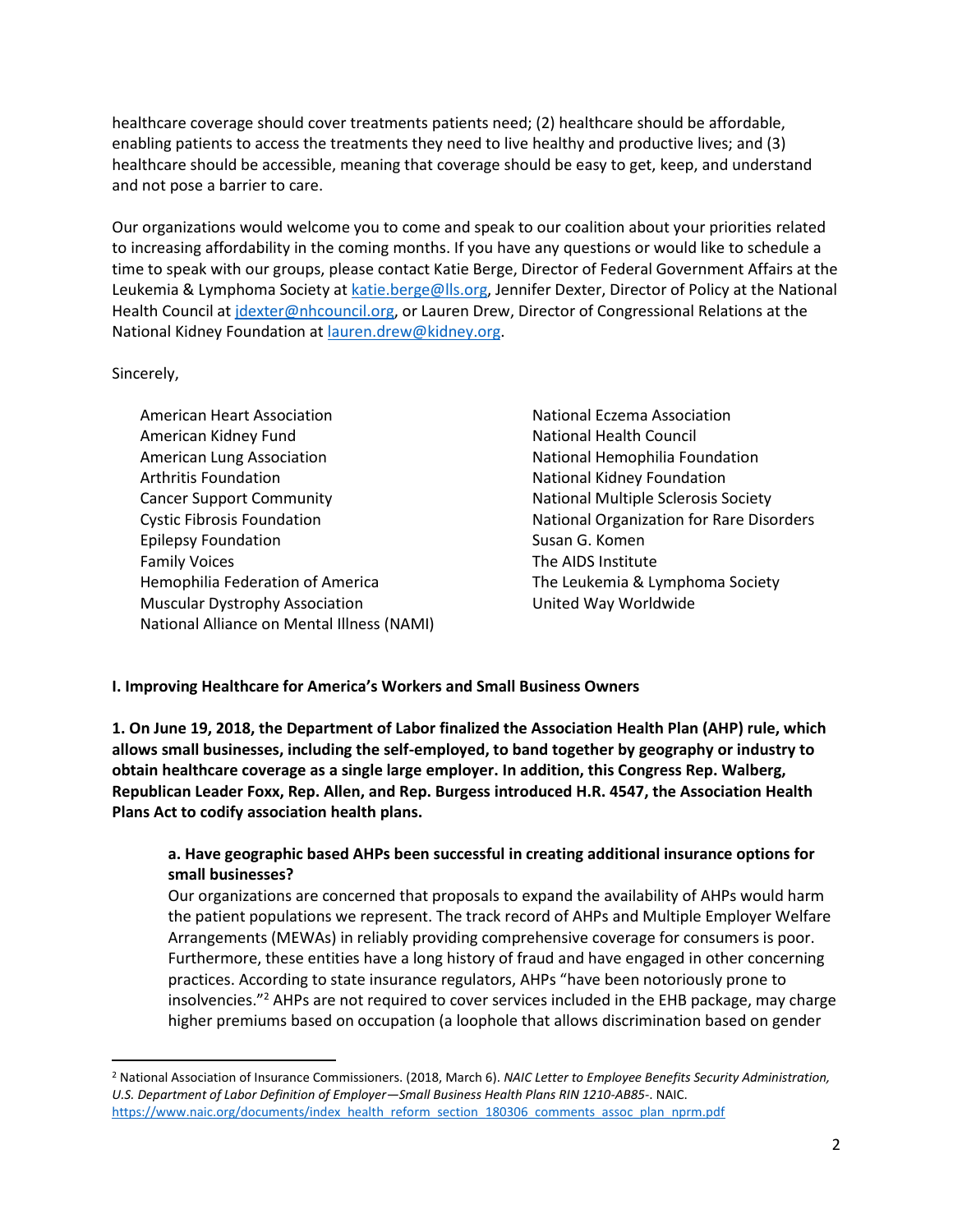and other factors as well<sup>3</sup>), and in the case of "Pathway 1" AHPs,<sup>4</sup> health status. As a result, these plans expose enrollees to the financial and health risks inherent in substandard coverage. Meanwhile, the marketing of these products can be confusing or misleading and can cause individuals to enroll in plans that do not align with their medical needs or expectations.

AHPs pose risks to the many consumers who do not enroll in them, too. By leveraging the regulatory advantages they enjoy, compared to Affordable Care Act (ACA)-compliant individual and small group coverage, AHPs can siphon away healthy individuals from the broader market. This leaves the individual and small group markets smaller and with a larger proportion of individuals with pre-existing conditions than they would be otherwise, which leads to higher premiums and fewer plan choices for the people who depend on those markets to access comprehensive coverage.

## **b. Should Congress expand upon the Trump Administration rule to increase the number of entities eligible to form AHPs, such as by expanding the "commonality of interest" necessary to form an AHP?**

Key provisions of the 2018 AHP rule were blocked by a federal court, a ruling which our organizations supported.<sup>5</sup> While our organizations appreciate that the small group market has certain challenges providing affordable coverage, we believe that any solution to expanding affordable coverage should not sacrifice quality or allow entities to discriminate based on gender, age, or medical history. As a result, our organizations would not support a statutory or regulatory expansion of the 2018 rule.

**3. On June 20, 2019, the Trump Administration finalized the Individual Coverage Health Reimbursement Arrangement (ICHRA) rule, which allows employers to make tax-advantaged, defined contributions for employees to purchase their own health insurance or pay for medical expenses. ICHRAs became available to employers January 1, 2020.**

#### **b. What barriers are employers having to participating in ICHRAs?**

Our organizations agree that patients and consumers who receive coverage through midsize and small employers should have access to high quality, affordable coverage. However, as costs have increased for employers, so too have they increased for patient employees. In recent years, employers have dramatically increased health insurance plan deductibles, adding to the total spending required by employees before their health plan begins to cover even the most essential treatments.

Tax advantaged accounts and other mechanisms used to defray costs for employers, such as high-deductible health plans (HDHP) and health reimbursement arrangements (HRAs), can often simply exacerbate the cost pressures faced by employees. Our organizations are concerned that the expansion of these types of accounts may result in inappropriate and excessive cost shifting from employers to consumers, thereby making care less affordable.

<sup>3</sup> Patient Groups Comments on RIN 1210-AB85; Definition of "Employer" Under Section 3(5) of ERISA– Association Health Plans (2018, August 22). [https://www.heart.org/-/media/files/get-involved/advocacy/regulatory-comments-and-correspondence](https://www.heart.org/-/media/files/get-involved/advocacy/regulatory-comments-and-correspondence-letters/access/030618-coalition-ahp-comments--final.pdf)[letters/access/030618-coalition-ahp-comments--final.pdf](https://www.heart.org/-/media/files/get-involved/advocacy/regulatory-comments-and-correspondence-letters/access/030618-coalition-ahp-comments--final.pdf)

<sup>4</sup> Ibid.

<sup>5</sup> *State of New York, et al. v. U.S. Department of Labor.* (March 28, 2019). U.S. District Court for the District of Columbia. [Case](https://affordablecareactlitigation.files.wordpress.com/2019/03/5940153-0-12659.pdf)  [1:18-cv-01747-JDB.](https://affordablecareactlitigation.files.wordpress.com/2019/03/5940153-0-12659.pdf)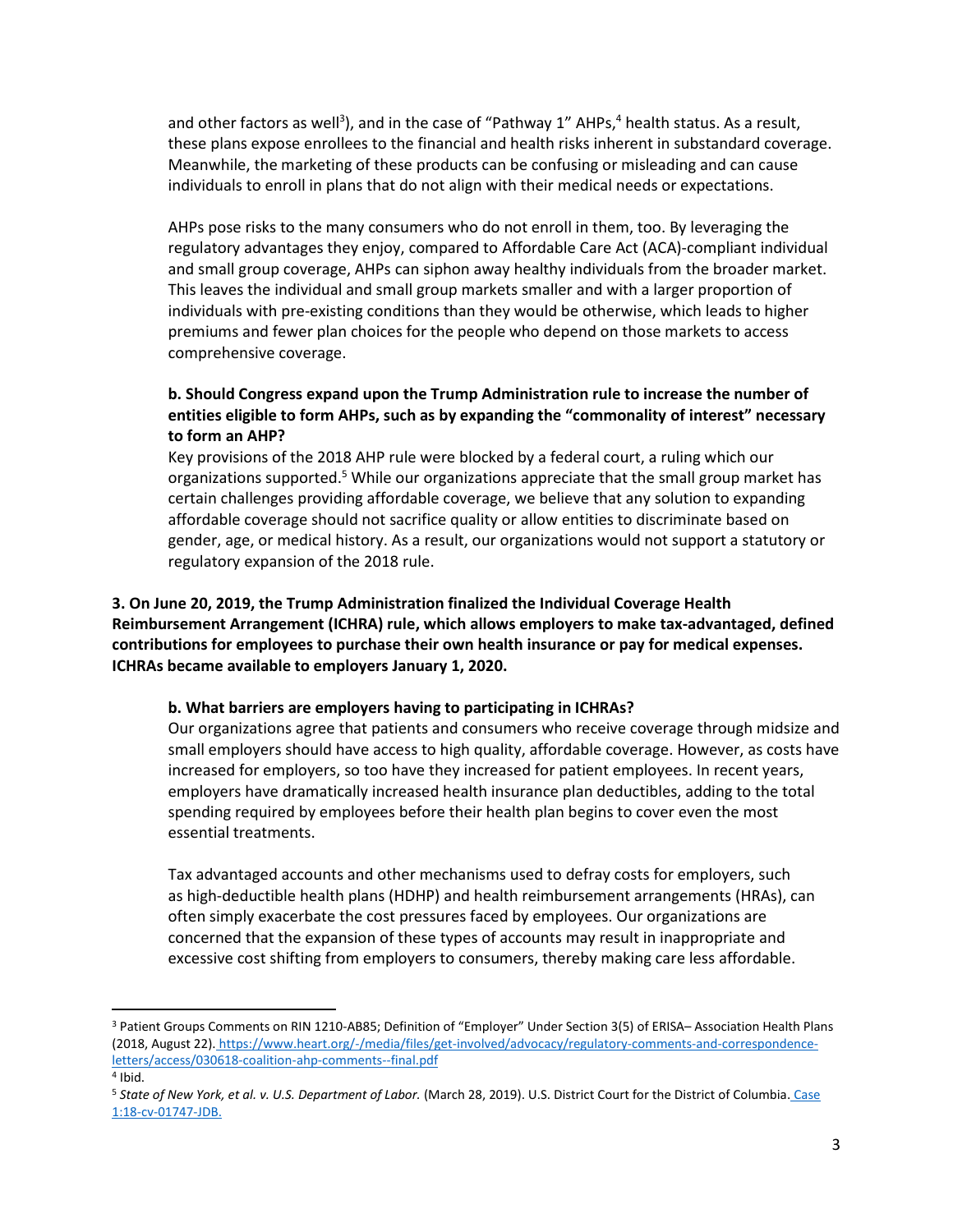Federal rules effective January 1, 2020, permit employers to offer individual coverage HRAs (ICHRAs) instead of traditional job-based group health coverage. Employers may fund ICHRAs to cover premium and out-of-pocket costs for employees to purchase individual market coverage. The rules also allow employers to offer some employees a group health plan and others an ICHRA, but their coverage decisions must be based on designated employment classifications (e.g., full-time status, or work location). ICHRAs must also comply with the ACA employer responsibility rules for affordable coverage but don't necessarily have to comply with other ACA quality standards.

While the long-term impacts of the 2019 rule are still not well understood, expanding access to ICHRAs could also have knock-on effects for the employer sponsored insurance market. IHCRAs have the potential to lead to a decoupling of coverage from employment. This may present opportunities to enhance the affordability of coverage in some circumstances. In particular, low wage employees offered skinny coverage may be better off if they qualify for marketplace coverage with substantial premium and cost-sharing subsidies, but some employees may be made worse off. In addition, greater use of ICHRAs would represent a fundamental shift to defined contribution coverage, shifting risk for high out-of-pocket costs onto employees with serious or chronic medical conditions, including those we represent. We are also concerned that the 2019 rule's safeguards will be inadequate to prevent employers using ICHRAs to send older and more costly employee groups to the marketplace. The proposed 2023 payment parameter rule would require insurers to report use of ICHRAs with their risk adjustment data, which would allow for analysis of the risk associated with ICHRA users compared to other marketplace enrollees. The impacts of ICHRAs and existing regulations related to their operation need to be updated and carefully crafted to ensure patients - and their ability to access high quality coverage - are not negatively impacted. At a minimum, we urge policymakers to use the risk adjustment data to inform any future amendments to the ICHRA law and regulations.

Recognizing the Healthy Futures Task Force aims to improve overall affordability for employer sponsored coverage, our groups recommend updating the federal employer sponsored coverage affordability standards to allow employees to access subsidized individual market coverage in cases in which their only employer-sponsored insurance option fails to offer comprehensive coverage. Furthermore, additional steps could be taken to update the cost inputs to federal ESI affordability standards to capture both premium and deductible costs in comparison with employee income. Policymakers should consider both employer and employee costs when crafting solutions aimed at addressing affordability and should not simply rely on expanded tax advantaged benefit structures to curb utilization or erode coverage quality.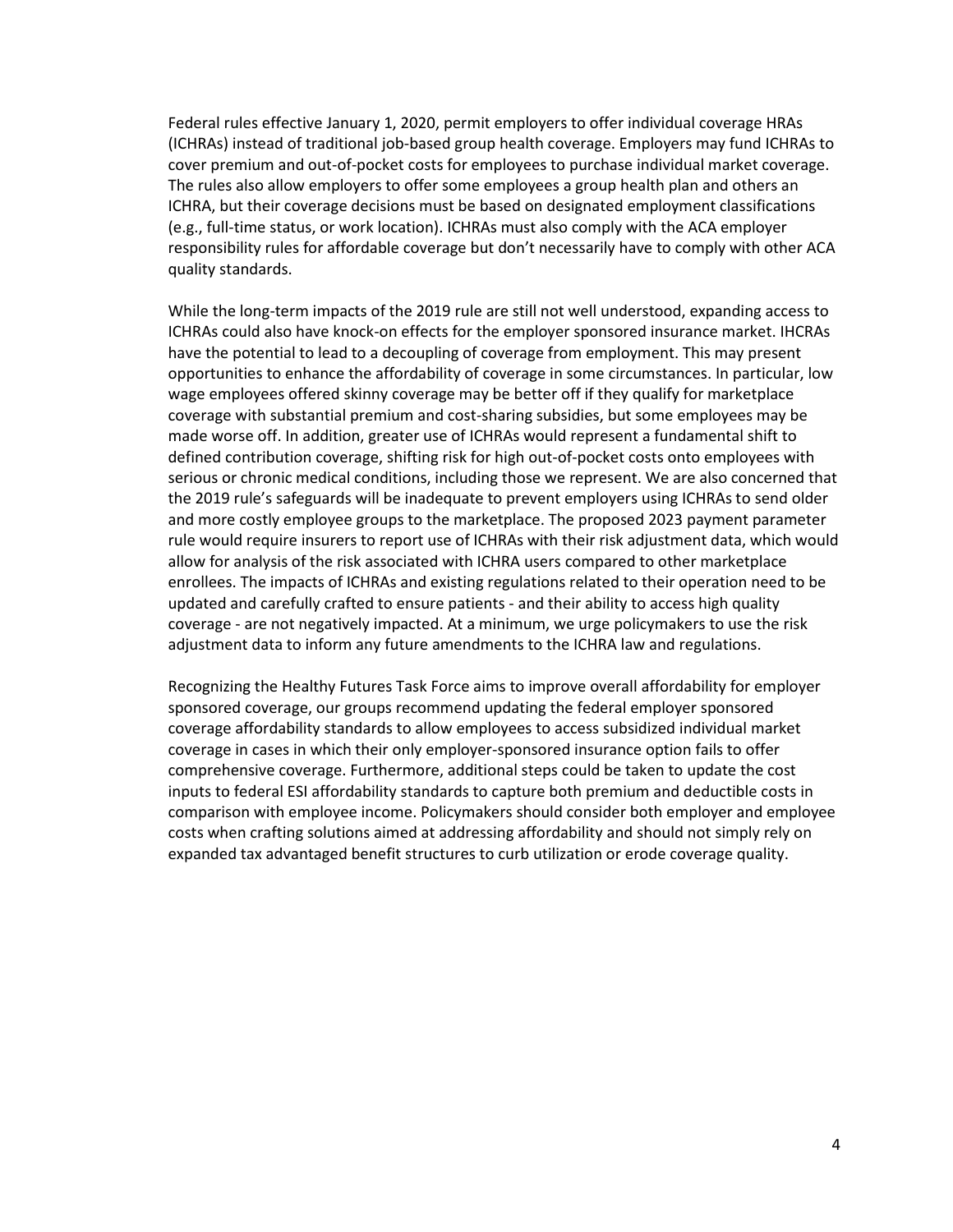**II. Promoting Employer Programs to Lower Costs and Improve Care**

**2. Entities who participate or are planning to participate in programs such as direct contracting, high performance networks, and centers for excellence must determine how to measure value and health care outcomes. For those who participate in these types of private value-based programs please answer the following questions:**

As a coalition, we embrace the principle that no matter how coverage is structured it must meet the basic elements of meaningful coverage are described below.

**Health Insurance Must be Affordable –** Affordable plans ensure patients are able to access needed care in a timely manner from an experienced provider without undue financial burden. Affordable coverage includes reasonable premiums and cost-sharing (such as deductibles, copays and coinsurance) and limits on out-of-pocket expenses. Adequate financial assistance must be available for low-income Americans, and individuals with preexisting conditions should not be subject to increased premium costs based on their disease or health status.

**Health Insurance Must be Accessible –** All people, regardless of employment status or geographic location, should be able to gain coverage without waiting periods through adequate open and special enrollment periods. Patient protections in current law should be retained, including prohibitions on preexisting condition exclusions, annual and lifetime limits, insurance policy rescissions, gender pricing and excessive premiums for older adults. Children should be allowed to remain on their parents' health plans until age 26, and coverage through Medicare and Medicaid should not be jeopardized through excessive cost-shifting, funding cuts, or per capita caps or block granting.

**Health Insurance Must be Adequate and Understandable –** All plans should be required to cover a full range of needed health benefits with a comprehensive and stable network of providers and plan features. Guaranteed access to and prioritization of preventive services without cost-sharing should be preserved. Information regarding costs and coverage must be available, transparent, and understandable to the consumer prior to purchasing the plan.

As the Task Force explores this question of different financing arrangements, we encourage you to commit to assuring meaningful coverage.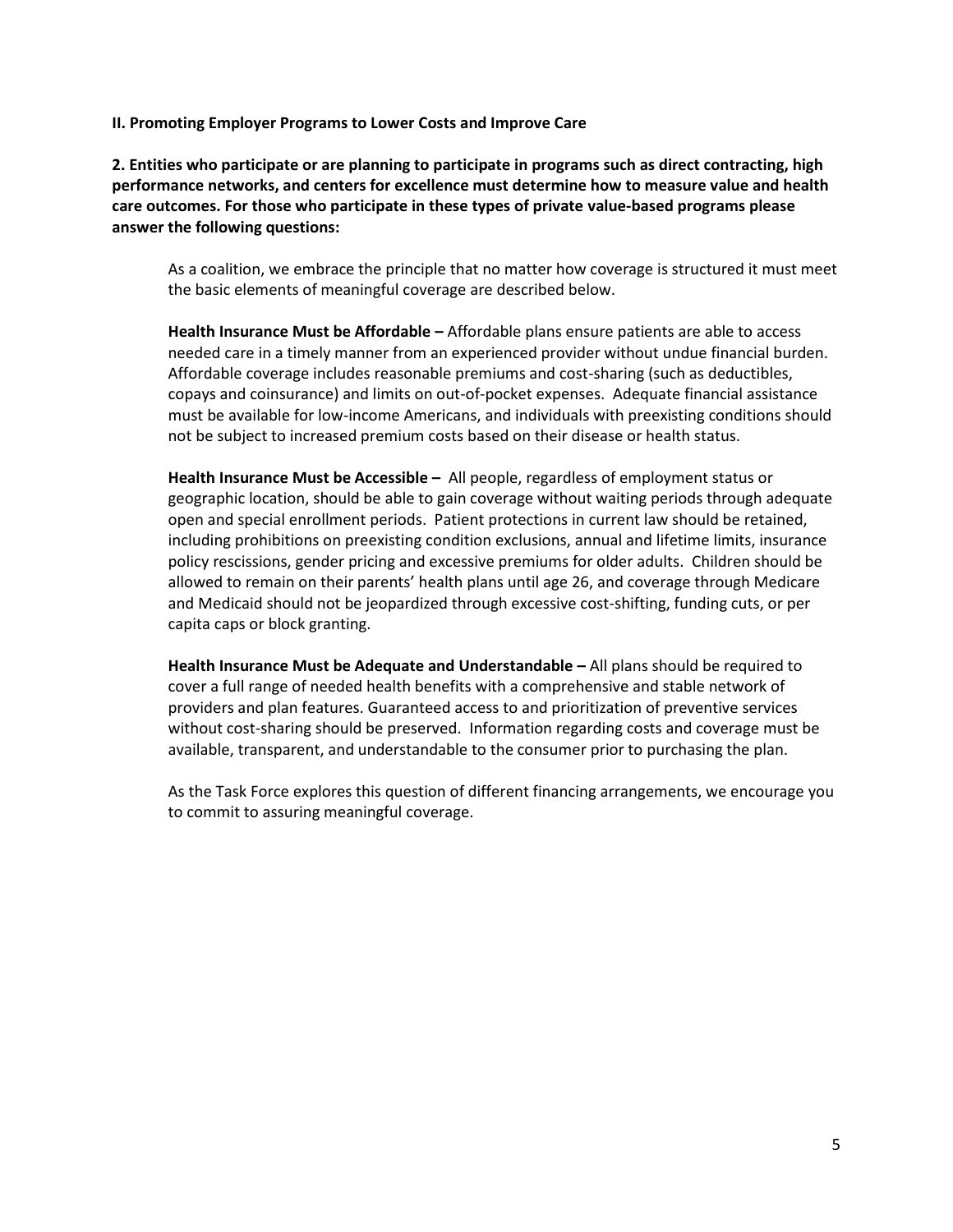**III. Increasing Transparency and Marketplace Innovation**

**1. Hospitals in the United States typically have more than 20,000 items in their chargemaster files, making it very difficult for patients to compare the price of individual services across hospitals. On November 27, 2019, the Department of Health and Human Services finalized price transparency requirements that make hospitals publish a list of user-friendly, standard charges for certain items and services online.**

Price transparency efforts must always include all potential out-of-pocket impacts for patients. Greater transparency of both the cost of care and available options is needed by patients. Patients need a clear understanding of what health care will cost them out of pocket when making health care decisions. In order to promote access to high-value care, as defined by patients, patients should be provided with adequate and transparent options for comprehensive and appropriate coverage and care.

Any efforts to encourage patients to "shop" for lower priced care, including high-deductible health plans, should be halted or rolled back until patients can actually receive estimates of what their care will cost. Price comparison shopping is impossible if the prices are hidden from the shopper.

**3. Before the Affordable Care Act passed, states set the rules for what private health insurance needed to cover in that state, controlled who could and couldn't offer health insurance, reviewed and set rules for rates, and handled consumer complaints. Now, the federal government is involved in all of these activities.**

## **a. Are there ways to return some of this power to states that would increase affordability while protecting those with pre-existing conditions?**

Prior to the ACA, Americans faced a patchwork of healthcare regulations that varied state to state, with no consistent protections or assurances that a pre-existing condition would be covered, let alone what even the definition of a pre-existing condition was. This posed a significant financial and economic hardship to many Americans and their families. Insurance companies could and did, deny claims after the fact for a whole host of reasons, including a preexisting condition like cancer prior to it ever being diagnosed. One consequence was to significantly limit opportunities for job growth, as many workers were unable to leave jobs, for fear they could be locked out of coverage.

The ACA has not limited states' ability to regulate their marketplaces. In fact, states do have ample authority to regulate their marketplace and respond to consumer and carrier needs. Despite this, some states have opted not to utilize that authority and prefer that the federal government manage their marketplace instead.

One clearly beneficial action available to Congress would be to permanently extend the enhancements to advance premium tax credits (APTCs) made in the American Rescue Plan Act (ARPA). According to CMS' final enrollment snapshot for the 2022 plan year, a record 14.5 million Americans, including 3 million enrollees new to the Marketplaces, enrolled in coverage during this most recent open enrollment period, clearly demonstrating the impact that the ARPA-enhanced subsidies have had in helping individuals in all 50 states afford coverage (https://www.cms.gov/newsroom/fact-sheets/marketplace-2022-open-enrollment-period